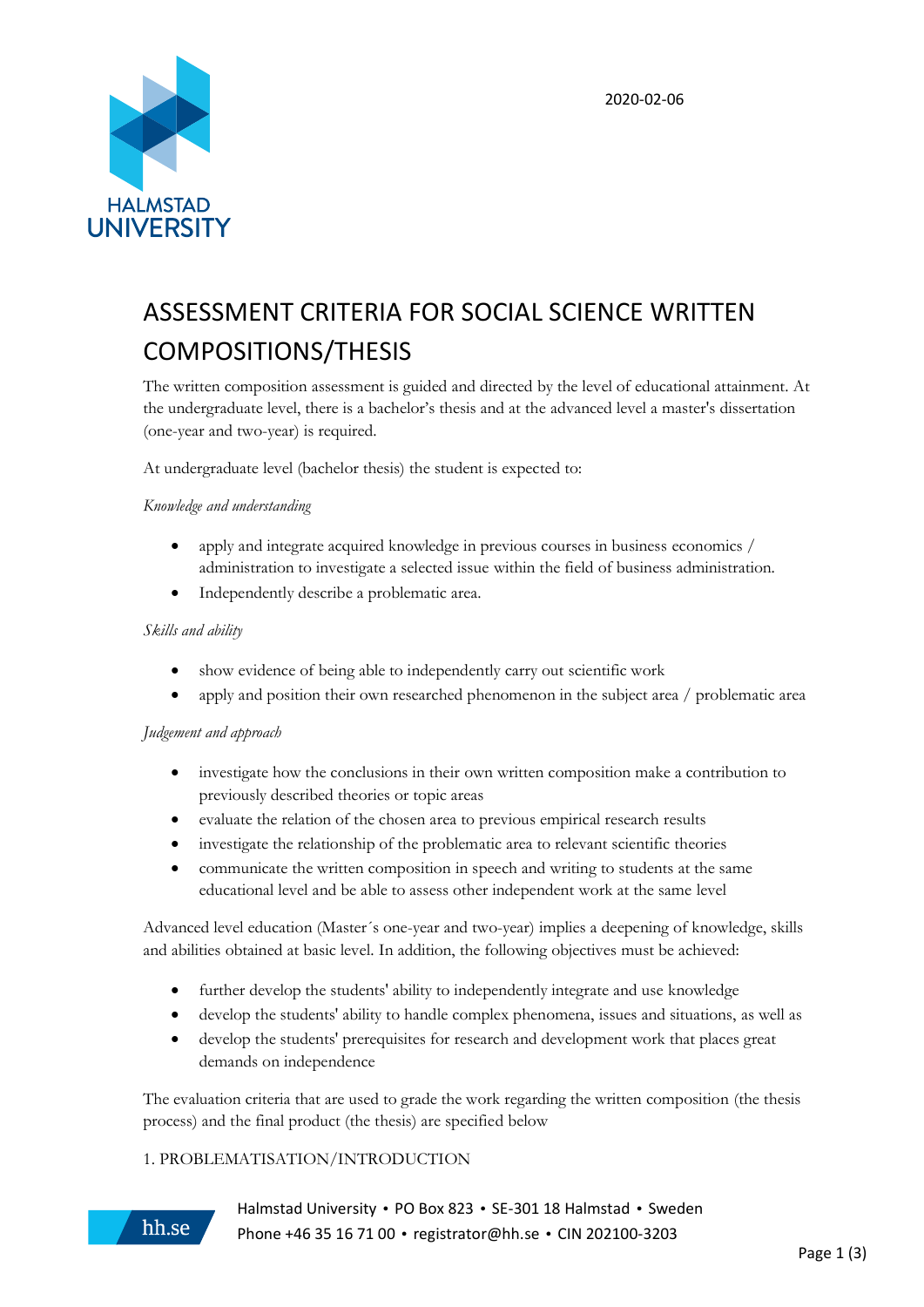- The relevance and timeliness of the question formulation
- The question's link to previous research.
- The authors' ability to show the theoretical and practical contribution of the thesis, i.e. the degree to which the thesis writers have described a knowledge gap that they fill through their writing composition.

## 2. THEORETICAL REFERENCE FRAMEWORK

- Reference framework's relation to problems and purpose.
- Scientific relevance of the reference framework.
- The authors' ability to show an independent approach to the theories they raise in the frame of reference, i.e. the extent to which the authors work on the theories that are stated and do not merely refer to books and articles

## 3. METHOD

- The relevance of the chosen methods to answer the question.
- The authors' description and argumentation of method choices made, i.e. the method chapter shall only deal with the methods used in the own thesis. This applies to both the selection method, data collection method and analysis method.
- The authors' awareness of the strengths and weaknesses of method choices made.

## 4. EMPIRICS/DATA COLLECTION

- The scope and quality of empirics in relation to the problem.
- The authors' ability to present the empirics in a structured and clear way.

## 5. ANALYSIS

- The analysis of the empirical data.
- The application of the theoretical frame of reference to the empirical data
- The authors' ability to present the analysis in a structured and clear way.

## 6. DISCUSSION AND CONCLUSIONS

- The authors' ability to draw relevant conclusions and to discuss generalisation possibilities, i.e. not too shallow, but not overly interpreted either.
- The authors' ability to summarise the most important theoretical and practical contributions.
- The authors' understanding of the consequences of the writing composition's conclusions.
- The authors' ability to discuss and present proposals for further research.

## 7. OVERALL IMPRESSIONS

- The degree of independence, ability to discuss and originality regarding the thesis process and the writing composition in general.
- Formalities, e.g. language, authorship, reference management, tables and figures.
- The authors' ability to structure and create "a common thread" in the composition, i.e. that chapters, sections and paragraphs are "linked" so that there are no unexplained areas in the argument put forward.

hh.se